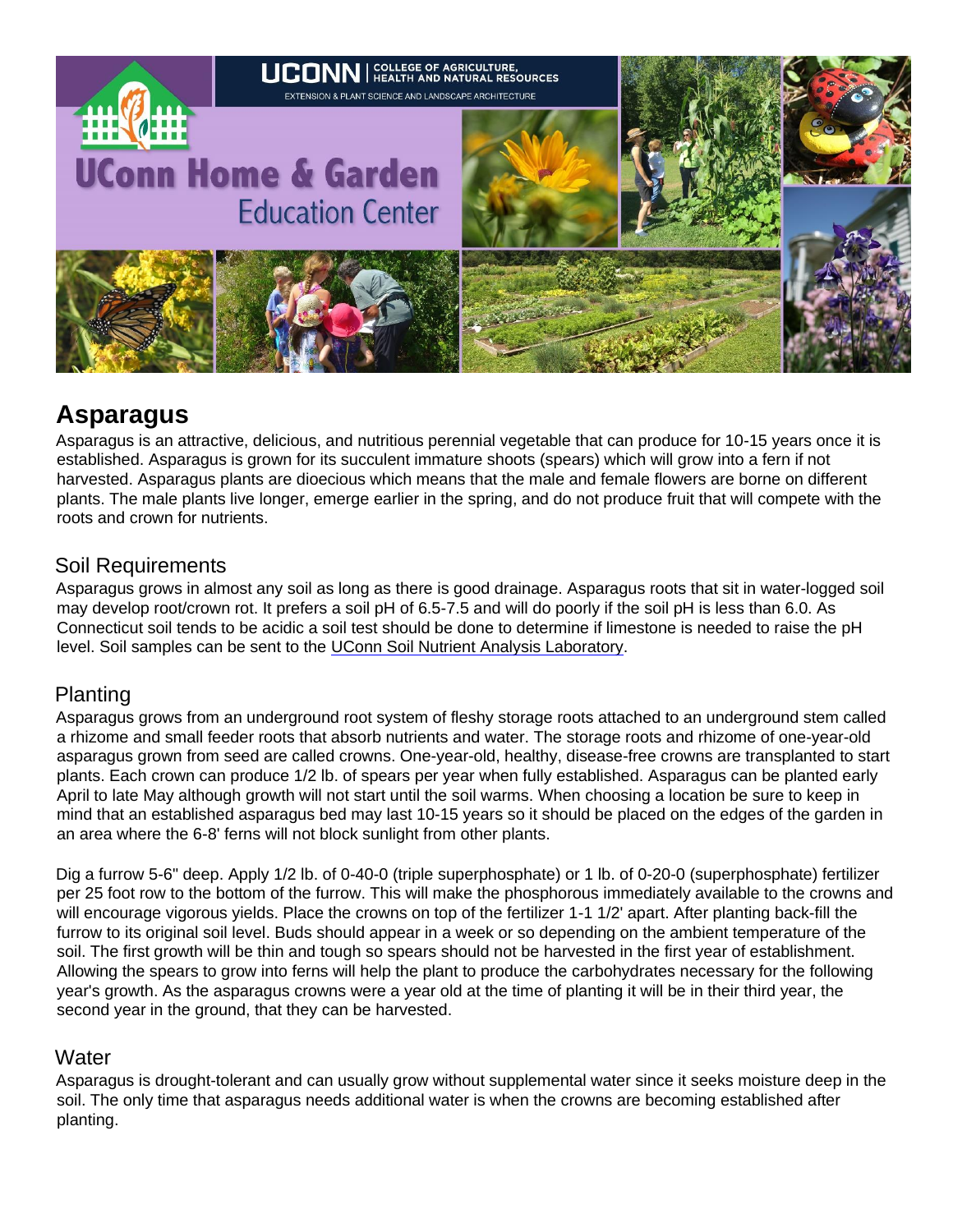# Fertilizer

In July, side-dress the plants with 6 lbs. of 5-10-10 fertilizer per 100 square feet of row. A 1/2" layer of compost can also be lightly cultivated into the soil on either side of the plants.

# Weed Control

Weeds compete with the crop for water and nutrients. They also reduce the air flow around and between asparagus plants resulting in spears or foliage that stay wet for longer periods after rain or irrigation. This moisture can promote many plant diseases. Weeds can be hand-pulled in home garden asparagus beds. Place weed-free mulch such as straw around the plants to reduce weed seed germination and to conserve moisture.

### **Insects**

- Beet armyworm-These caterpillars of a small grey moth feed on the foliage and stems of the plants. Armyworms are olive green to black in color with a yellow stripe on each side of the body and are 1.25" when fully grown. *Bacillus thuringiensis* sprays are most effective when the larvae are small. The caterpillars can also be handpicked in the early morning or at dusk when they are most active.
- Common Asparagus beetles-The CAB adults are 3/8" or less long blue-black beetles with a red prothorax. Their elytra (wing covers) have creamy-yellow spots and red borders. They emerge in the spring to begin feeding on new spears. They will lay eggs on the spears that hatch in a week and the larvae will also feed on the plants. Asparagus beetles generally have 2-3 generations per year, the first generation will feed on the spears and the second and third generations will defoliate the ferns. In the home garden scouting and hand-picking the adult beetles can be effective. Remove the dark brown eggs from the spears. Pyrethrin insecticides are considered safe for organic crops and a have a short residual period (two days or less) which is important in a crop that is harvested frequently. Follow all label directions.
- Cutworm-Cutworms are caterpillars that hide in the soil near plants during the day and feed at night. Like the asparagus beetles, feeding injury may result in crooked, bent over spears. If damage is seen, check for cutworms by pawing through the soil near the plant and destroy any that are found (soapy water works here too if you don't want to experience squishing them). [Bacillus thuringiensis spp. kurstaki](http://www.ladybug.uconn.edu/FactSheets/bacillus-thuringiensis.php) applied as a foliar spray is effective against actively feeding larvae.
- European asparagus aphid-The eggs are laid by small grey-green adults in the fall and the nymphs that emerge in the spring are capable of reproducing every 10-20 days. A sign of aphid infestation is abnormal plant growth on the lower portion of the fern. Control asparagus aphid by removing dead ferns during winter and harvest regularly in the spring to minimize their food source prior to fern growth. Spray plants with a strong jet of water to dislodge them, introduce beneficial insects such as lacewings or ladybeetles, or use horticultural oil or insecticidal soap.
- Garden symphylan-These slender white arthropods are about .33" long with 10-12 prolegs. They occur mostly in soil that is high in organic matter. They will chew large numbers of small, round holes in storage roots, crowns, and the below-ground portion of the spears.
- Japanese beetles-This green and bronze metallic looking beetle overwinters in the soil as a grub (these feed on roots, often of grasses) and beetles emerge in mid-summer. Scout for them from midsummer on and kill them in soapy water. This beetle has a habit of dropping off the plant when disturbed so hold your container of soapy water below them, tap the plant or the beetle so that they fall into the water.
- Spotted Asparagus beetles-The SAB adults are tan to orange with black spots and are 3/8" long or less. SAB adults will feed on the spears but will lay their eggs on the ferns and then the larvae will feed on the berries on the female plants. They will have 2-3 generations per year. Monitor as for the CAB.

### Diseases

- Purple spot lesions- Caused by the fungus *Stemphylium vesicarium* it causes sunken, purple, oval-shaped lesions that appear on stems and ferns. The result of this is premature defoliation of the asparagus ferns which limits the plants ability to photosynthesize carbohydrate reserves needed for next year's crop. Infections are favored by wet weather. Minimize moisture by avoiding overhead irrigation or if used, water first thing in the morning to promote rapid drying. If fungicides are used do not use them on spears that are going to be harvested. Wait until the ferns have emerged. This fungus also overwinters in infected plant debris so thorough clean-up when ferns are cut helps reduce disease.
- Rust lesions- Caused by the fungus *Puccinia asparagi.* Symptoms first appear as small orange patches on spears and fern branches. High humidity and warm temperatures can influence spore production. Windblown spores can spread to adjoining plants and can overwinter so remove all plant debris at the end of